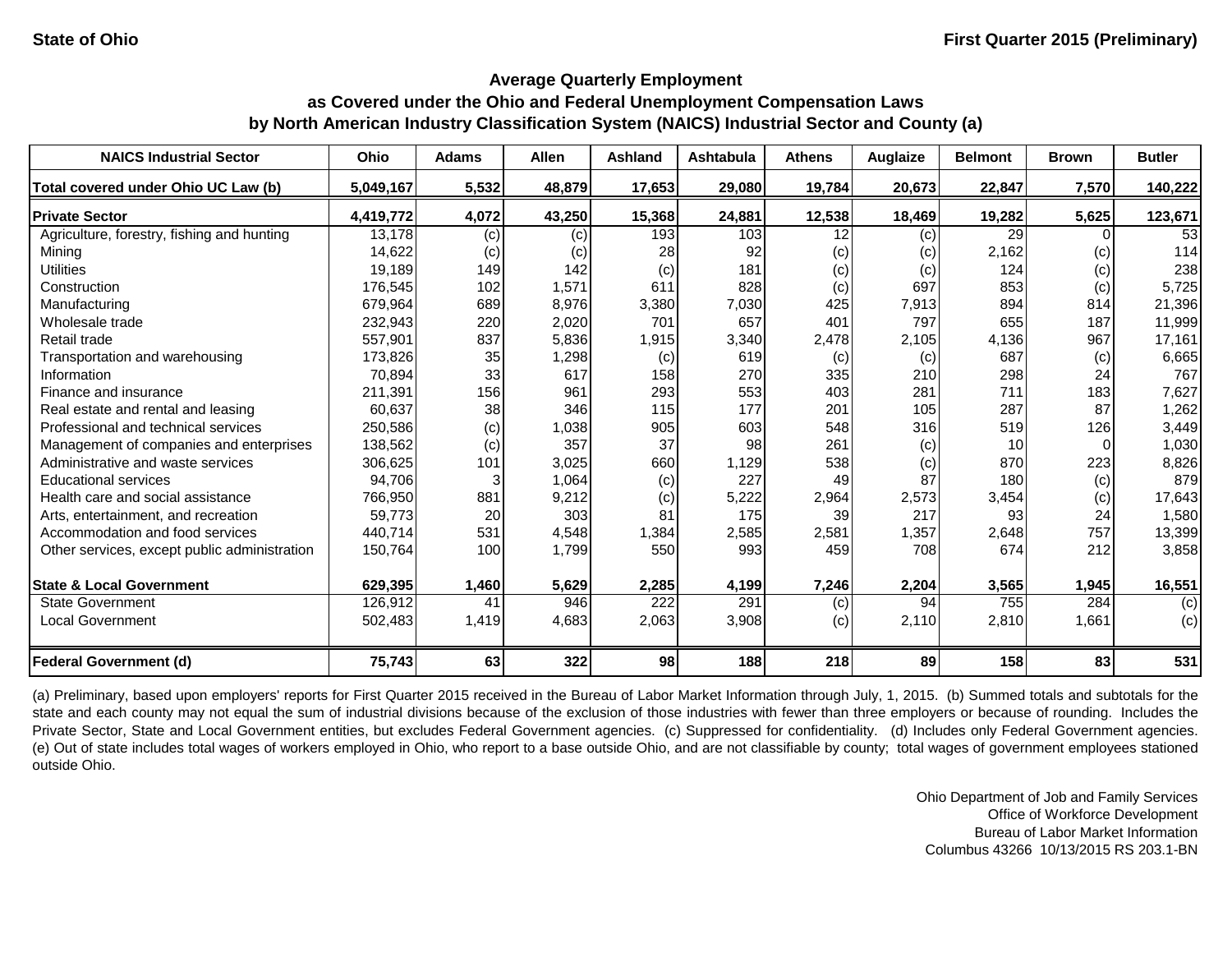| <b>NAICS Industrial Sector</b>               | Carroll         | Champaign | <b>Clark</b> | <b>Clermont</b> | <b>Clinton</b> | Columbiana | Coshocton | <b>Crawford</b> | Cuyahoga | <b>Darke</b> |
|----------------------------------------------|-----------------|-----------|--------------|-----------------|----------------|------------|-----------|-----------------|----------|--------------|
| Total covered under Ohio UC Law (b)          | 6,759           | 10,280    | 47,565       | 55,472          | 15,537         | 29,581     | 10,007    | 12,955          | 682,914  | 17,663       |
| <b>Private Sector</b>                        | 5,803           | 8,479     | 41,185       | 48,529          | 13,430         | 25,295     | 8,553     | 11,182          | 608,020  | 15,568       |
| Agriculture, forestry, fishing and hunting   | 16              | (c)       | 286          | (c)             | (c)            | 122        | 64        | (c)             | 172      | (c)          |
| Mining                                       | 190             | (c)       | 74           | (c)             | (c)            | 278        | 118       | (c)             | 314      | (c)          |
| <b>Utilities</b>                             | 45              | (c)       | (c)          | 325             | (c)            | 97         | 306       | (c)             | 1,437    | 52           |
| Construction                                 | 538             | 220       | 893          | 2,788           | 194            | 890        | 295       | 325             | 17,752   | 742          |
| Manufacturing                                | 1,453           | 3,616     | 6,784        | 5,633           | 3,076          | 6,219      | 2,486     | 3,097           | 69,935   | 4,460        |
| Wholesale trade                              | 233             | (c)       | (c)          | 2,531           | (c)            | 920        | 114       | 517             | 33,235   | 813          |
| Retail trade                                 | 788             | 973       | 5,599        | 9,140           | 1,563          | 4,048      | 1,295     | 1,311           | 61,889   | 1,935        |
| Transportation and warehousing               | 368             | 379       | 2,452        | 2,321           | 2,567          | 1,045      | 266       | (c)             | 19,445   | 1,036        |
| Information                                  | 37              | 65        | 155          | 1,128           | 247            | 147        | 58        | 64              | 11,966   | 95           |
| Finance and insurance                        | 72              | 199       | 3,161        | 2,983           | 347            | 536        | 217       | 581             | 37,326   | 570          |
| Real estate and rental and leasing           | 192             | 60        | 461          | 788             | 108            | 284        | 69        | 72              | 13,401   | 100          |
| Professional and technical services          | 145             | (c)       | 842          | 2,530           | 220            | 424        | (c)       | 504             | 44,568   | (c)          |
| Management of companies and enterprises      | $\Omega$        | (c)       | 1,072        | 604             | 224            | 110        | (c)       | (c)             | 20,402   | (c)          |
| Administrative and waste services            | 215             | 289       | 2,564        | 2,850           | 591            | 1,397      | 256       | (c)             | 44,600   | 483          |
| <b>Educational services</b>                  | 0               | (c)       | 730          | 489             | (c)            | 175        | 83        | (c)             | 19,667   | 52           |
| Health care and social assistance            | 633             | (c)       | 7,671        | 5,698           | (c)            | 5,211      | 1,595     | (c)             | 127,223  | 2,628        |
| Arts, entertainment, and recreation          | 59              | 89        | 337          | 554             | 44             | 191        | 62        | 64              | 11,105   | 116          |
| Accommodation and food services              | 604             | 686       | 4,603        | 6,253           | 1,109          | 2,232      | 709       | 1,018           | 53,254   | 956          |
| Other services, except public administration | 214             | 343       | 1,727        | 1,821           | 319            | 970        | 288       | 413             | 20,331   | 561          |
| <b>State &amp; Local Government</b>          | 956             | 1,801     | 6,380        | 6,943           | 2,107          | 4,286      | 1,454     | 1,773           | 74,894   | 2,095        |
| <b>State Government</b>                      | $\overline{36}$ | 51        | 149          | 745             | 132            | 321        | 52        | 127             | 4,118    | 46           |
| <b>Local Government</b>                      | 920             | 1,750     | 6,231        | 6,198           | 1,975          | 3,965      | 1,402     | 1,646           | 70,776   | 2,049        |
| <b>Federal Government (d)</b>                | 46              | 59        | 546          | 336             | 119            | 601        | 68        | 81              | 15,566   | 98           |

(a) Preliminary, based upon employers' reports for First Quarter 2015 received in the Bureau of Labor Market Information through July, 1, 2015. (b) Summed totals and subtotals for the state and each county may not equal the sum of industrial divisions because of the exclusion of those industries with fewer than three employers or because of rounding. Includes the Private Sector, State and Local Government entities, but excludes Federal Government agencies. (c) Suppressed for confidentiality. (d) Includes only Federal Government agencies. (e) Out of state includes total wages of workers employed in Ohio, who report to a base outside Ohio, and are not classifiable by county; total wages of government employees stationed outside Ohio.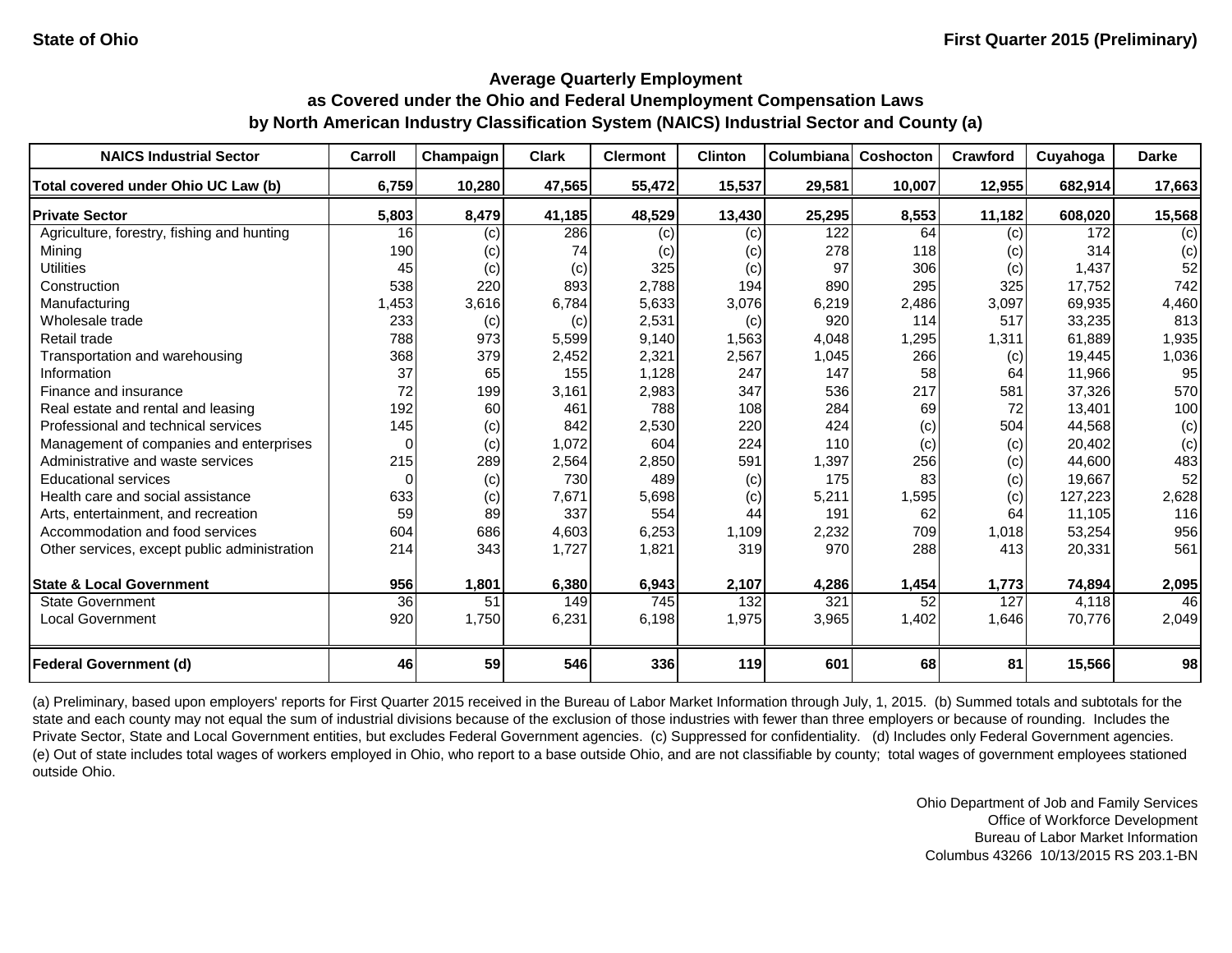| <b>NAICS Industrial Sector</b>               | <b>Defiance</b> | <b>Delaware</b>            | Erie   | <b>Fairfield</b> | <b>Fayette</b> | <b>Franklin</b> | <b>Fulton</b> | Gallia | Geauga | Greene |
|----------------------------------------------|-----------------|----------------------------|--------|------------------|----------------|-----------------|---------------|--------|--------|--------|
| Total covered under Ohio UC Law (b)          | 15,407          | 80,549                     | 33,084 | 41,039           | 11,016         | 690,355         | 17,612        | 10,660 | 32,468 | 55,757 |
| <b>Private Sector</b>                        | 13,505          | 73,436                     | 28,290 | 34,728           | 9,340          | 589,384         | 14,996        | 9,046  | 28,613 | 47,016 |
| Agriculture, forestry, fishing and hunting   | 163             | $\left( \mathrm{c}\right)$ | (c)    | 55               | 100            | 315             | (c)           | (c)    | (c)    | (c)    |
| Mining                                       |                 | (c)                        | (c)    | 106              |                | 266             | (c)           | (c)    | (c)    | (c)    |
| <b>Utilities</b>                             | (c)             | 138                        | (c)    | 237              | (c)            | 3,387           | (c)           | 726    | (c)    | (c)    |
| Construction                                 | 329             | 2,790                      | 759    | 1,620            | 222            | 20,415          | 581           | 191    | 1,821  | 1,344  |
| Manufacturing                                | 3,714           | 6,179                      | 6,108  | 4,134            | 1,577          | 37,724          | 6,490         | 571    | 7,258  | 3,337  |
| Wholesale trade                              | (c)             | 2,492                      | 865    | 866              | (c)            | 27,901          | 708           | 137    | 1,871  | 1,001  |
| Retail trade                                 | 2,394           | 11,117                     | 4,472  | 6,649            | 2,593          | 68,503          | 1,723         | 1,517  | 4,178  | 9,731  |
| Transportation and warehousing               | 509             | 2,183                      | (c)    | 738              | 1,125          | 36,603          | (c)           | 167    | (c)    | (c)    |
| Information                                  | 200             | 572                        | 323    | 267              | (c)            | 14,393          | 97            | 76     | 114    | 616    |
| Finance and insurance                        | 604             | 5,736                      | 583    | 741              | 456            | 46,424          | 213           | 360    | 661    | 1,074  |
| Real estate and rental and leasing           | 56              | 768                        | 283    | 441              | 62             | 10,374          | 60            | 35     | 210    | 496    |
| Professional and technical services          | 206             | 5,800                      | 458    | 1,050            | 148            | 43,196          | (c)           | (c)    | 1,098  | 7,750  |
| Management of companies and enterprises      | 68              | 10,139                     | 196    | 160              | 0              | 25,067          | (c)           | (c)    | 156    | 665    |
| Administrative and waste services            | 545             | 3,704                      | 819    | 3,431            | 232            | 52,511          | 371           | 337    | 1,447  | 2,151  |
| <b>Educational services</b>                  | (c)             | 1,249                      | 305    | 327              | (c)            | 14,192          | (c)           | (c)    | 724    | 1,533  |
| Health care and social assistance            | (c)             | 6,487                      | 4,944  | 6,684            | (c)            | 99,432          | (c)           | (c)    | 4,166  | 6,680  |
| Arts, entertainment, and recreation          | 66              | 1,792                      | 1,111  | 396              | 108            | 8,016           | 265           | 19     | 446    | 400    |
| Accommodation and food services              | 1,365           | 9,635                      | 5,038  | 5,497            | 1,016          | 59,714          | 1,098         | 935    | 2,364  | 7,737  |
| Other services, except public administration | 542             | 2,436                      | 838    | 1,331            | (c)            | 20,951          | 353           | 300    | 1,269  | 1,368  |
| <b>State &amp; Local Government</b>          | 1,902           | 7,113                      | 4,794  | 6,311            | 1,676          | 100,971         | 2,616         | 1,614  | 3,855  | 8,741  |
| State Government                             | 80              | 323                        | 1,041  | 872              | 43             | 50,543          | 110           | 287    | 259    | (c)    |
| <b>Local Government</b>                      | 1,822           | 6,790                      | 3,753  | 5,439            | 1,633          | 50,428          | 2,506         | 1,327  | 3,596  | (c)    |
| <b>Federal Government (d)</b>                | 82              | 212                        | 281    | 232              | 52             | 12,425          | 90            | 75     | 96     | 13,434 |

(a) Preliminary, based upon employers' reports for First Quarter 2015 received in the Bureau of Labor Market Information through July, 1, 2015. (b) Summed totals and subtotals for the state and each county may not equal the sum of industrial divisions because of the exclusion of those industries with fewer than three employers or because of rounding. Includes the Private Sector, State and Local Government entities, but excludes Federal Government agencies. (c) Suppressed for confidentiality. (d) Includes only Federal Government agencies. (e) Out of state includes total wages of workers employed in Ohio, who report to a base outside Ohio, and are not classifiable by county; total wages of government employees stationed outside Ohio.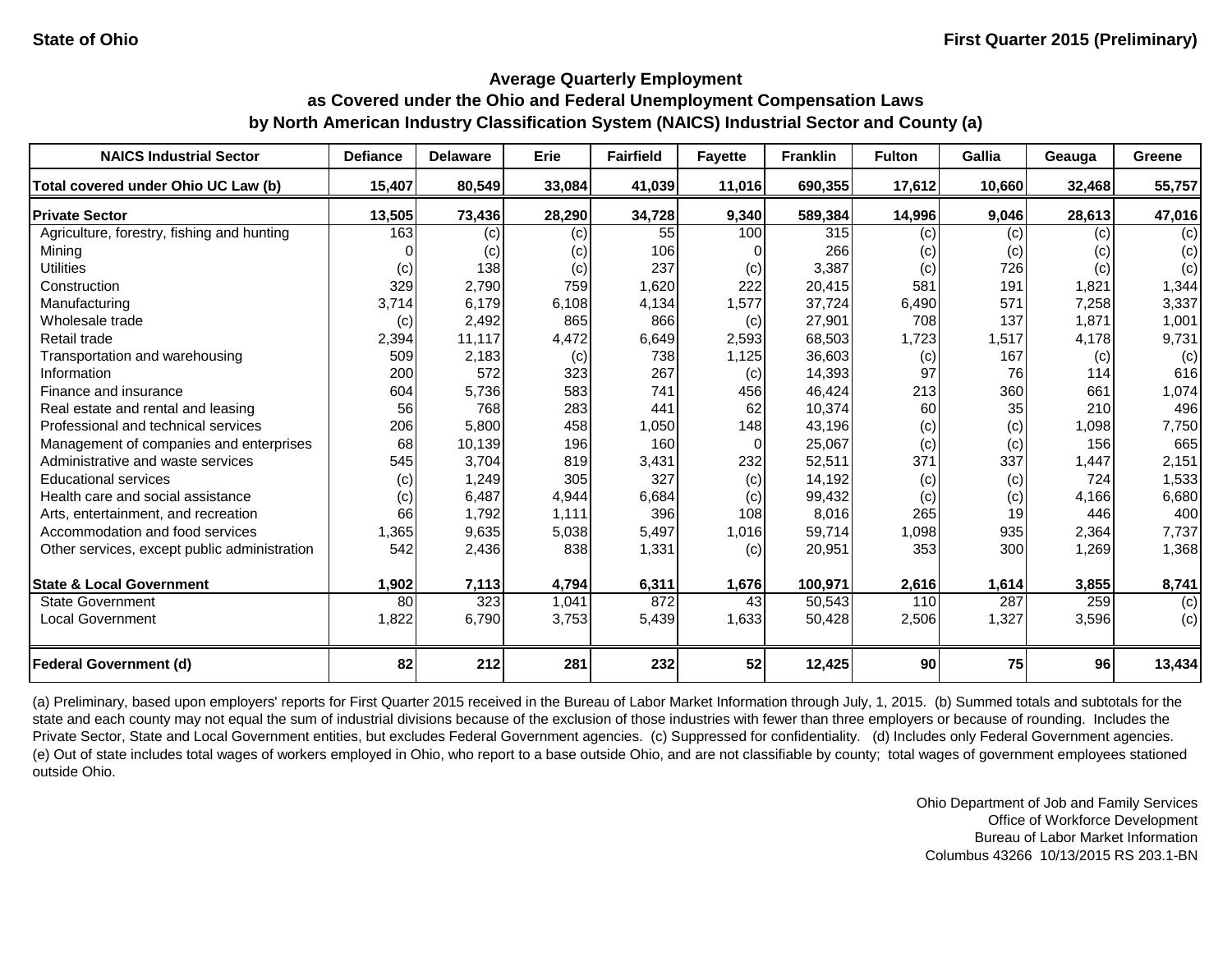| <b>NAICS Industrial Sector</b>               | <b>Guernsey</b> | <b>Hamilton</b> | <b>Hancock</b> | <b>Hardin</b> | <b>Harrison</b> | Henry    | Highland | <b>Hocking</b> | <b>Holmes</b> | Huron           |
|----------------------------------------------|-----------------|-----------------|----------------|---------------|-----------------|----------|----------|----------------|---------------|-----------------|
| Total covered under Ohio UC Law (b)          | 15,093          | 484,754         | 43,436         | 8,237         | 3,642           | 10,453   | 10,124   | 6,267          | 18,089        | 18,952          |
| <b>Private Sector</b>                        | 12,939          | 443,300         | 40,261         | 6,865         | 2,959           | 8,451    | 7,666    | 4,527          | 16,607        | 16,547          |
| Agriculture, forestry, fishing and hunting   | 32              | 173             | (c)            | 184           | 14              | (c)      | 30       | (c)            | 219           | (c)             |
| Mining                                       | 648             | 152             | (c)            | 0             | 534             | (c)      | 32       | (c)            | 81            | (c)             |
| <b>Utilities</b>                             | 52              | 1,091           | 94             | 46            | (c)             | (c)      | 61       | 12             | (c)           | (c)             |
| Construction                                 | 877             | 19,167          | 862            | 93            | 247             | 444      | 258      | 240            | 1,899         | 1,013           |
| Manufacturing                                | 2,926           | 47,558          | 12,217         | 2,046         | 324             | 2,951    | 1,805    | 860            | 6,932         | 5,721           |
| Wholesale trade                              | 357             | 21,895          | 1,489          | 196           | 248             | (c)      | 207      | 55             | 846           | (c)             |
| Retail trade                                 | 1,934           | 42,664          | 4,247          | 843           | 311             | 927      | 1,540    | 783            | 2,319         | 2,042           |
| Transportation and warehousing               | 353             | 11,499          | 3,138          | 180           | (c)             | 476      | 126      | 35             | (c)           | 771             |
| Information                                  | 97              | 8,198           | 359            | 62            | (c)             | 80       | 72       | 32             | 97            | 194             |
| Finance and insurance                        | 212             | 25,635          | 620            | 214           | 57              | 248      | 377      | 199            | 368           | 412             |
| Real estate and rental and leasing           | 81              | 6,697           | 343            | 55            | 90              | 70       | 74       | 80             | 41            | 136             |
| Professional and technical services          | 347             | 37,317          | 1,249          | 124           | 91              | 89       | (c)      | 87             | 306           | 295             |
| Management of companies and enterprises      | 22              | 30,164          | 2,697          | $\Omega$      | (c)             | $\Omega$ | (c)      |                | (c)           | 176             |
| Administrative and waste services            | 455             | 30,980          | 1,795          | 73            | (c)             | 174      | 369      | 116            | (c)           | 243             |
| <b>Educational services</b>                  | 62              | 11,633          | 1,112          | (c)           | $\Omega$        | 37       | 50       | 30             | (c)           | 271             |
| Health care and social assistance            | 2.447           | 83,914          | 4.791          | (c)           | 458             | 1,525    | 1,232    | 655            | (c)           | 2,329           |
| Arts, entertainment, and recreation          | 37              | 8,739           | 160            | 54            | 12              | 39       | 58       | 31             | 62            | 81              |
| Accommodation and food services              | 1,645           | 41,110          | 3,778          | 803           | 173             | 577      | 990      | 970            | 1,140         | 1,455           |
| Other services, except public administration | 355             | 14,714          | 1,237          | 217           | (c)             | 445      | 233      | 219            | 278           | 593             |
| <b>State &amp; Local Government</b>          | 2,154           | 41,454          | 3,175          | 1,372         | 683             | 2,002    | 2,458    | 1,740          | 1,482         | 2,405           |
| <b>State Government</b>                      | 489             | 8,235           | 175            | 36            | 42              | 48       | 79       | 282            | 38            | $\overline{78}$ |
| <b>Local Government</b>                      | 1,665           | 33,219          | 3,000          | 1,336         | 641             | 1,954    | 2,379    | 1,458          | 1,444         | 2,327           |
| <b>Federal Government (d)</b>                | 111             | 8,446           | 151            | 72            | 49              | 69       | 89       | 45             | 61            | 138             |

(a) Preliminary, based upon employers' reports for First Quarter 2015 received in the Bureau of Labor Market Information through July, 1, 2015. (b) Summed totals and subtotals for the state and each county may not equal the sum of industrial divisions because of the exclusion of those industries with fewer than three employers or because of rounding. Includes the Private Sector, State and Local Government entities, but excludes Federal Government agencies. (c) Suppressed for confidentiality. (d) Includes only Federal Government agencies. (e) Out of state includes total wages of workers employed in Ohio, who report to a base outside Ohio, and are not classifiable by county; total wages of government employees stationed outside Ohio.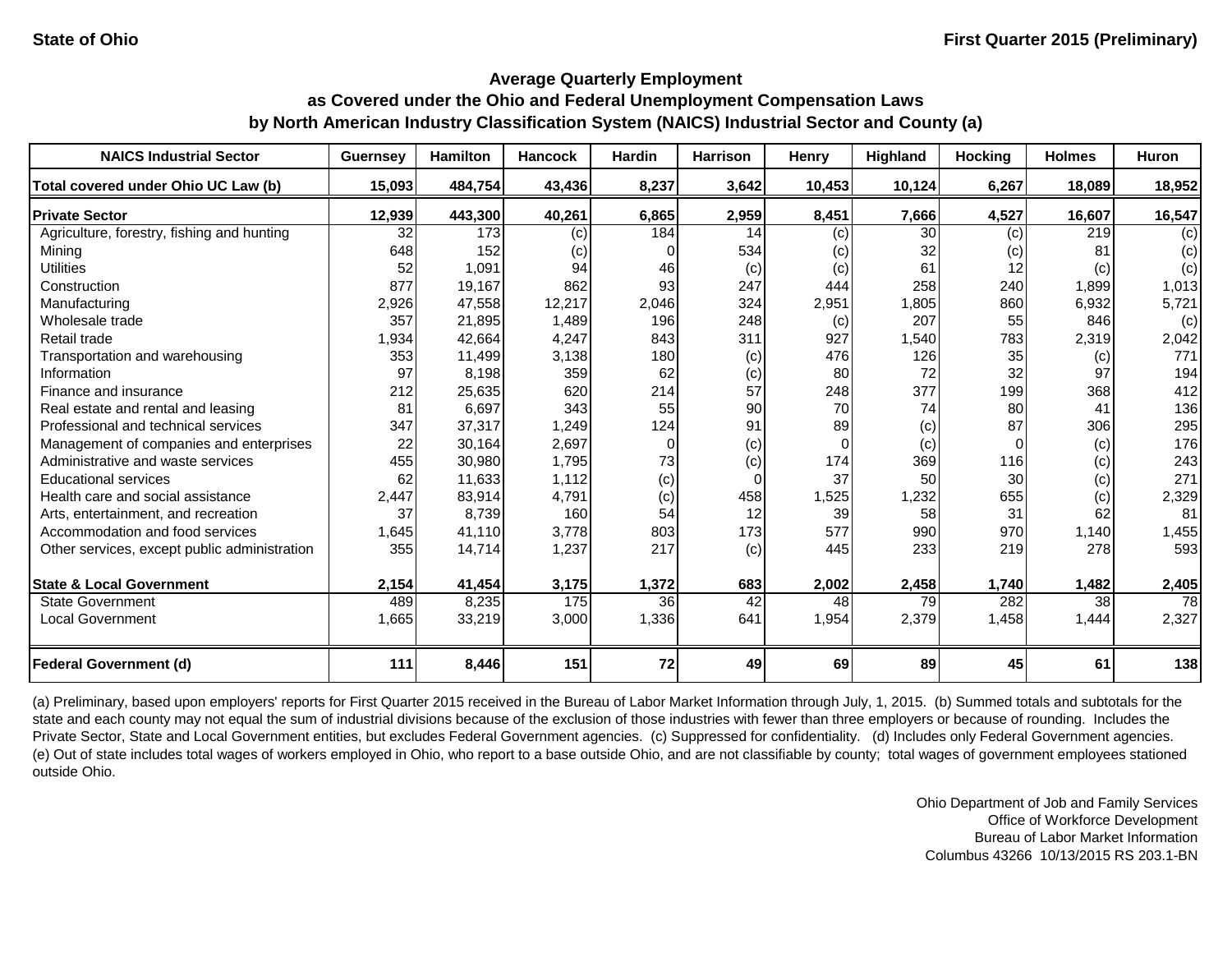| <b>NAICS Industrial Sector</b>               | <b>Jackson</b> | <b>Jefferson</b> | Knox   | Lake   | Lawrence | Licking | Logan  | Lorain | Lucas   | <b>Madison</b> |
|----------------------------------------------|----------------|------------------|--------|--------|----------|---------|--------|--------|---------|----------------|
| Total covered under Ohio UC Law (b)          | 10,114         | 20,196           | 19,880 | 91,906 | 12,113   | 51,456  | 18,964 | 92,435 | 200,292 | 15,082         |
| <b>Private Sector</b>                        | 8,663          | 17,060           | 17,274 | 81,044 | 9,252    | 44,093  | 17,002 | 78,454 | 175,210 | 12,106         |
| Agriculture, forestry, fishing and hunting   | 54             | (c)              | 121    | 564    |          | 675     | 103    | 892    | 228     | 217            |
| Mining                                       | 78             | (c)              | 74     | 256    |          | 115     | 30     | 37     | 93      | 0              |
| <b>Utilities</b>                             | (c)            | 839              | 46     | 1,161  | 82       | 194     | 30     | 220    | 394     |                |
| Construction                                 | 386            | (c)              | 621    | 3,869  | 718      | 2,533   | 512    | 3,700  | 7,243   | 374            |
| Manufacturing                                | 3,215          | 1,087            | 4,930  | 21,132 | 589      | 6,549   | 4,937  | 16,942 | 23,308  | 4,031          |
| Wholesale trade                              | 155            | 489              | 427    | 3,716  | 237      | 1,717   | 809    | 3,242  | 7,254   | 363            |
| Retail trade                                 | 1,432          | 3,060            | 2,125  | 12,504 | 1,901    | 7,157   | 1,571  | 12,390 | 23,504  | 1,439          |
| Transportation and warehousing               | (c)            | 1,320            | 246    | 1,091  | 642      | 1,591   | 1,366  | 2,005  | 6,568   | 1,822          |
| Information                                  | 69             | 316              | 132    | 613    | 66       | 288     | 74     | 602    | 2,370   | 42             |
| Finance and insurance                        | 270            | 403              | 363    | 1,585  | 271      | 2,706   | 283    | 2,222  | 5,248   | 150            |
| Real estate and rental and leasing           | 65             | 225              | 130    | 773    | 114      | 439     | 158    | 798    | 2,161   | 94             |
| Professional and technical services          | (c)            | 328              | 416    | 2,791  | 190      | 1,783   | (c)    | 2,304  | 9.174   | (c)            |
| Management of companies and enterprises      | (c)            | 14               | 121    | 1,088  | 78       | 790     | (c)    | 1,259  | 5,411   | (c)            |
| Administrative and waste services            | 355            | 776              | 1,138  | 4,322  | 262      | 2,214   | 2,115  | 5,001  | 13,368  | 668            |
| <b>Educational services</b>                  | 39             | (c)              | 1,158  | 1,704  | 84       | 882     | 11     | 2,516  | 3,363   | (c)            |
| Health care and social assistance            | 1,150          | (c)              | 2,950  | 11,052 | 2,547    | 6,882   | 1,818  | 12,545 | 37,060  | (c)            |
| Arts, entertainment, and recreation          | 12             | 96               | 77     | 858    | 30       | 367     | 584    | 633    | 3,362   | 30             |
| Accommodation and food services              | 801            | 1,676            | 1,666  | 9,028  | 1,148    | 5,185   | 1,138  | 8,247  | 18,691  | 931            |
| Other services, except public administration | 268            | 666              | 534    | 2,937  | 295      | 2,024   | 477    | 2,899  | 6,410   | 162            |
| <b>State &amp; Local Government</b>          | 1,451          | 3,136            | 2,606  | 10,862 | 2,861    | 7,363   | 1,962  | 13,981 | 25,082  | 2,976          |
| <b>State Government</b>                      | 138            | 65               | 295    | 87     | 367      | 809     | 68     | 1,107  | 7,194   | 1,296          |
| <b>Local Government</b>                      | 1,313          | 3,071            | 2,311  | 10,775 | 2,494    | 6,554   | 1,894  | 12,874 | 17,888  | 1,680          |
| <b>Federal Government (d)</b>                | 67             | 161              | 102    | 453    | 119      | 358     | 114    | 1,081  | 1,850   | 71             |

(a) Preliminary, based upon employers' reports for First Quarter 2015 received in the Bureau of Labor Market Information through July, 1, 2015. (b) Summed totals and subtotals for the state and each county may not equal the sum of industrial divisions because of the exclusion of those industries with fewer than three employers or because of rounding. Includes the Private Sector, State and Local Government entities, but excludes Federal Government agencies. (c) Suppressed for confidentiality. (d) Includes only Federal Government agencies. (e) Out of state includes total wages of workers employed in Ohio, who report to a base outside Ohio, and are not classifiable by county; total wages of government employees stationed outside Ohio.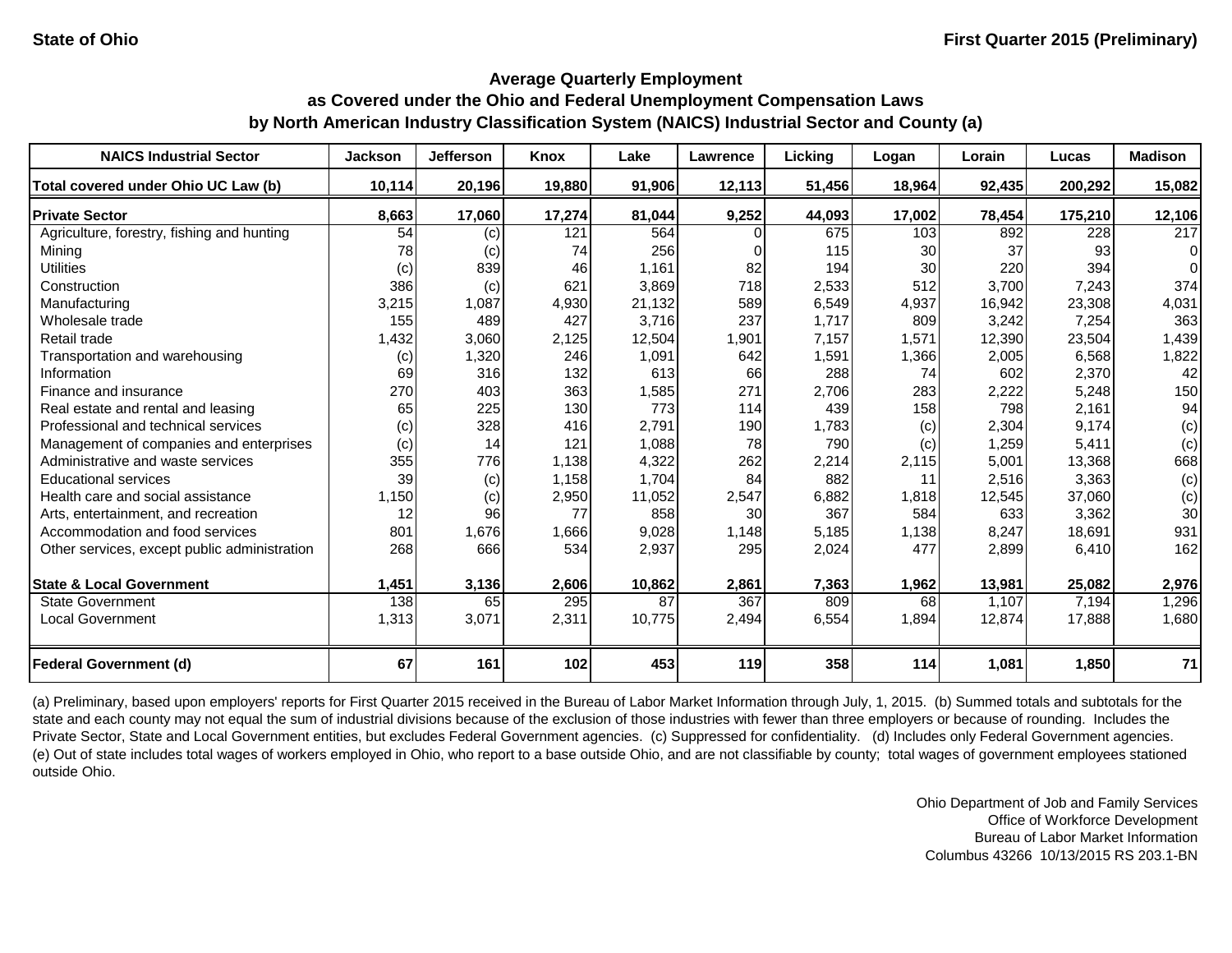| <b>NAICS Industrial Sector</b>               | <b>Mahoning</b> | <b>Marion</b>              | <b>Medina</b> | <b>Meigs</b> | <b>Mercer</b> | Miami  | <b>Monroe</b>   | Montgomery | Morgan | <b>Morrow</b> |
|----------------------------------------------|-----------------|----------------------------|---------------|--------------|---------------|--------|-----------------|------------|--------|---------------|
| Total covered under Ohio UC Law (b)          | 94,856          | 23,573                     | 56,599        | 3,385        | 18,657        | 39,285 | 2,821           | 239,342    | 2,574  | 4,879         |
| <b>Private Sector</b>                        | 82,525          | 19,860                     | 49,829        | 2,320        | 16,130        | 34,731 | 2,108           | 212,873    | 1,939  | 3,316         |
| Agriculture, forestry, fishing and hunting   | 147             | $\left( \mathrm{c}\right)$ | 131           | 37           | (c)           | (c)    | 27              | 177        | (c)    | 25            |
| Mining                                       | 281             | (c)                        | 12            | 108          | (c)           | (c)    | 207             | 27         | (c)    | 12            |
| <b>Utilities</b>                             | 350             | 90                         | (c)           | (c)          | (c)           | (c)    | 31              | 692        | (c)    | (c)           |
| Construction                                 | 4,083           | 479                        | 2,999         | 194          | 944           | 1,261  | 250             | 8,004      | 105    | 225           |
| Manufacturing                                | 9,032           | 5,805                      | 8,834         | 136          | 6,323         | 10,306 | 16              | 25,684     | 485    | 875           |
| Wholesale trade                              | 4,510           | 690                        | 2,930         | 44           | (c)           | (c)    | 113             | 8,966      | (c)    | 113           |
| Retail trade                                 | 12,075          | 2,820                      | 8,342         | 579          | 1,991         | 4,745  | 361             | 23,777     | 300    | 574           |
| Transportation and warehousing               | 3,285           | 588                        | (c)           | (c)          | 978           | 1,972  | 208             | 8,540      | (c)    | (c)           |
| Information                                  | 1,033           | 462                        | 326           | (c)          | 170           | 88     | (c)             | 7,185      | 24     | 16            |
| Finance and insurance                        | 1,973           | 327                        | 1,048         | 121          | 605           | 692    | 161             | 10,423     | (c)    | 68            |
| Real estate and rental and leasing           | 941             | 314                        | 696           | 14           | 77            | 248    | 21              | 3,213      | (c)    | 59            |
| Professional and technical services          | 2,974           | 327                        | 1,950         | (c)          | (c)           | 1,064  | (c)             | 12,163     | 40     | 81            |
| Management of companies and enterprises      | 1,324           | 105                        | 2,817         | (c)          | (c)           | 384    | $\Omega$        | 4,231      |        | (c)           |
| Administrative and waste services            | 7,510           | 915                        | 2,441         | 75           | 278           | 2,338  | 66              | 14,361     | 39     | (c)           |
| <b>Educational services</b>                  | 872             | 95                         | 485           | (c)          | (c)           | 173    | (c)             | 6,452      |        | (c)           |
| Health care and social assistance            | 18,272          | 4,076                      | 6,374         | (c)          | (c)           | 4,001  | (c)             | 47,896     | 362    | (c)           |
| Arts, entertainment, and recreation          | 1,341           | 79                         | 524           | $\Omega$     | 73            | 167    | 6               | 2,316      | (c)    | 32            |
| Accommodation and food services              | 9,695           | 1,883                      | 5,362         | 364          | 1,019         | 3,870  | 194             | 21,618     | (c)    | 371           |
| Other services, except public administration | 2,827           | 660                        | 1,615         | (c)          | 594           | 1,286  | 117             | 7,147      | 29     | 85            |
| <b>State &amp; Local Government</b>          | 12,331          | 3,713                      | 6,770         | 1,065        | 2,527         | 4,554  | 713             | 26,469     | 635    | 1,563         |
| <b>State Government</b>                      | 2,686           | 710                        | 120           | 37           | 137           | 124    | $\overline{35}$ | 1,387      | 52     | 60            |
| <b>Local Government</b>                      | 9,645           | 3,003                      | 6,650         | 1,028        | 2,390         | 4,430  | 678             | 25,082     | 583    | 1,503         |
| <b>Federal Government (d)</b>                | 1,138           | 106                        | 316           | 58           | 97            | 177    | 47              | 4,204      | 39     | 42            |

(a) Preliminary, based upon employers' reports for First Quarter 2015 received in the Bureau of Labor Market Information through July, 1, 2015. (b) Summed totals and subtotals for the state and each county may not equal the sum of industrial divisions because of the exclusion of those industries with fewer than three employers or because of rounding. Includes the Private Sector, State and Local Government entities, but excludes Federal Government agencies. (c) Suppressed for confidentiality. (d) Includes only Federal Government agencies. (e) Out of state includes total wages of workers employed in Ohio, who report to a base outside Ohio, and are not classifiable by county; total wages of government employees stationed outside Ohio.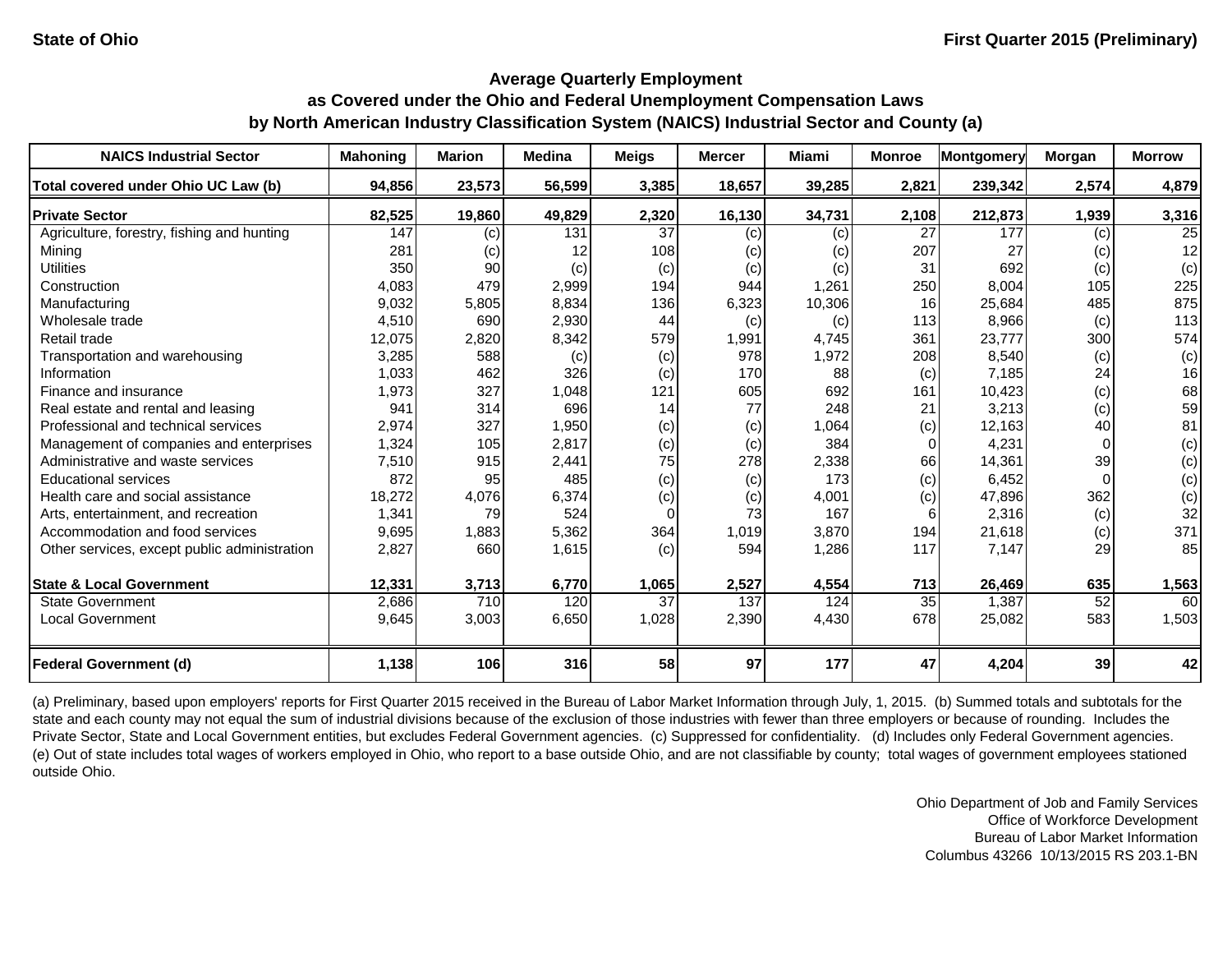| <b>NAICS Industrial Sector</b>               | <b>Muskingum</b> | <b>Noble</b> | <b>Ottawa</b> | <b>Paulding</b> | Perry | Pickaway | <b>Pike</b> | Portage | <b>Preble</b> | Putnam          |
|----------------------------------------------|------------------|--------------|---------------|-----------------|-------|----------|-------------|---------|---------------|-----------------|
| Total covered under Ohio UC Law (b)          | 31,292           | 3,129        | 11,640        | 4,642           | 5,356 | 13,251   | 8,794       | 52,117  | 10,121        | 11,027          |
| <b>Private Sector</b>                        | 26,298           | 2,227        | 9,603         | 3,601           | 3,883 | 9,517    | 7,425       | 41,157  | 8,407         | 9,419           |
| Agriculture, forestry, fishing and hunting   | 22               |              | (c)           | 514             | 21    | (c)      | (c)         | 123     | (c)           | (c)             |
| Mining                                       | 549              | 254          | (c)           | 12              | 147   | (c)      | (c)         | 341     | (c)           | (c)             |
| <b>Utilities</b>                             | 215              | (c)          | (c)           | (c)             | 28    | 34       | (c)         | (c)     | (c)           | (c)             |
| Construction                                 | 715              | 213          | 394           | 87              | 138   | 601      | 296         | 1,434   | 266           | 750             |
| Manufacturing                                | 2,737            | 219          | 2,192         | 1,349           | 682   | 2,209    | 883         | 9,945   | 3,111         | 3,476           |
| Wholesale trade                              | 896              | (c)          | (c)           | 158             | 256   | 262      | 144         | 3,234   | 290           | 412             |
| Retail trade                                 | 4,939            | 323          | 1,271         | 412             | 677   | 1,394    | 1,048       | 6,357   | 1,374         | 1,043           |
| Transportation and warehousing               | 1,612            | 161          | 206           | (c)             | 62    | 462      | (c)         | (c)     | (c)           | (c)             |
| Information                                  | 625              | 13           | 73            | 20              | 21    | 41       | 30          | 455     | 22            | 61              |
| Finance and insurance                        | 742              | 109          | 285           | 99              | 151   | 285      | 210         | 673     | 197           | 270             |
| Real estate and rental and leasing           | 215              | 6            | 98            | 16              | 19    | 72       | 35          | 528     | 59            | 30              |
| Professional and technical services          | 505              | 96           | 174           | 69              | 96    | (c)      | (c)         | 1,387   | (c)           | 192             |
| Management of companies and enterprises      | 177              | (c)          | (c)           | $\Omega$        | 17    | (c)      | (c)         | 848     | (c)           | $\Omega$        |
| Administrative and waste services            | 980              | (c)          | (c)           | 48              | 155   | 593      | 1,846       | 1,776   | 325           | 283             |
| <b>Educational services</b>                  | 580              | $\Omega$     | 53            | (c)             | (c)   | (c)      | 30          | 609     | (c)           | 124             |
| Health care and social assistance            | 6,213            | 323          | 1,632         | (c)             | (c)   | (c)      | 1,426       | 5,488   | (c)           | 1,051           |
| Arts, entertainment, and recreation          | 276              | (c)          | 330           | (c)             | 27    | 42       | (c)         | 313     | 14            | 39              |
| Accommodation and food services              | 3,250            | (c)          | 1,303         | (c)             | 395   | 1,259    | (c)         | 5,116   | 853           | 762             |
| Other services, except public administration | 1,052            | 74           | 344           | 90              | 146   | 256      | 149         | 1,440   | 321           | 445             |
| <b>State &amp; Local Government</b>          | 4,994            | 902          | 2,037         | 1,041           | 1,473 | 3,734    | 1,369       | 10,960  | 1,714         | 1,608           |
| <b>State Government</b>                      | 414              | 449          | 142           | 32              | 39    | 1,312    | 83          | (c)     | 61            | $\overline{39}$ |
| <b>Local Government</b>                      | 4,580            | 453          | 1,895         | 1,009           | 1,434 | 2,422    | 1,286       | (c)     | 1,653         | 1,569           |
| <b>Federal Government (d)</b>                | 212              | 19           | 168           | 44              | 62    | 84       | 78          | 324     | 72            | 72              |

(a) Preliminary, based upon employers' reports for First Quarter 2015 received in the Bureau of Labor Market Information through July, 1, 2015. (b) Summed totals and subtotals for the state and each county may not equal the sum of industrial divisions because of the exclusion of those industries with fewer than three employers or because of rounding. Includes the Private Sector, State and Local Government entities, but excludes Federal Government agencies. (c) Suppressed for confidentiality. (d) Includes only Federal Government agencies. (e) Out of state includes total wages of workers employed in Ohio, who report to a base outside Ohio, and are not classifiable by county; total wages of government employees stationed outside Ohio.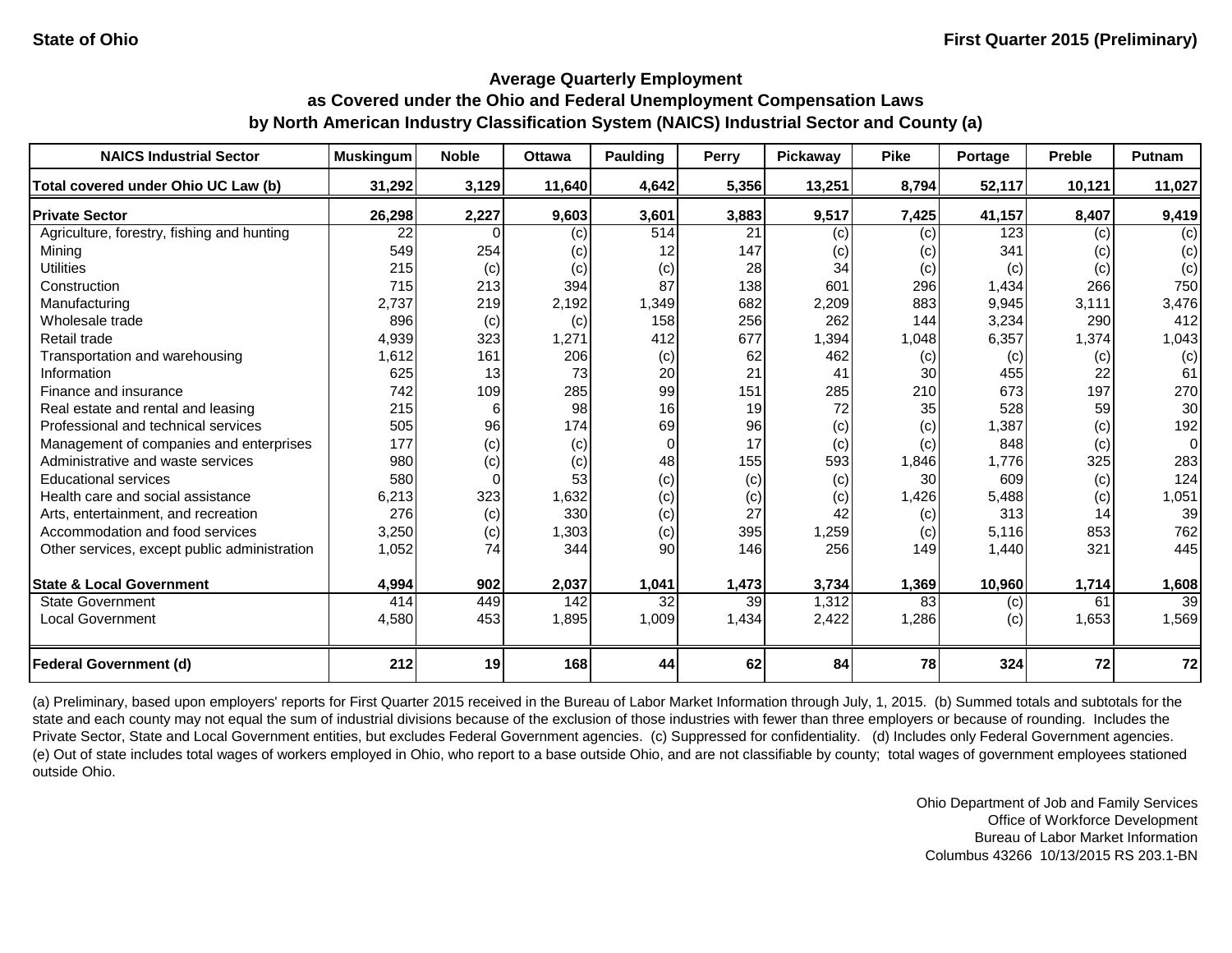| <b>NAICS Industrial Sector</b>               | <b>Richland</b> | <b>Ross</b> | <b>Sandusky</b> | <b>Scioto</b> | <b>Seneca</b> | <b>Shelby</b> | <b>Stark</b> | <b>Summit</b> | <b>Trumbull</b> | Tuscarawas |
|----------------------------------------------|-----------------|-------------|-----------------|---------------|---------------|---------------|--------------|---------------|-----------------|------------|
| Total covered under Ohio UC Law (b)          | 49,239          | 25,485      | 25,635          | 22,766        | 18,508        | 26,544        | 153,707      | 256,700       | 67,706          | 35,670     |
| <b>Private Sector</b>                        | 42,244          | 20,731      | 22,424          | 18,107        | 16,064        | 24,106        | 136,222      | 229,915       | 58,611          | 31,051     |
| Agriculture, forestry, fishing and hunting   | (c)             | 62          | (c)             | (c)           | 60            | 109           | 239          | 44            | 101             | 123        |
| Mining                                       | (c)             | 25          | (c)             | (c)           | 124           | $\Omega$      | 823          | 82            | 141             | 1,230      |
| <b>Utilities</b>                             | (c)             | 192         | 44              | 91            | 104           | (c)           | 605          | 970           | 170             | 84         |
| Construction                                 | 1,796           | 636         | 831             | 564           | 850           | 1,275         | 5,865        | 8,769         | 2,015           | 1,563      |
| Manufacturing                                | 9,572           | 4,451       | 8,914           | 1,323         | 4,030         | 11,828        | 26,756       | 29,489        | 13,015          | 7,392      |
| Wholesale trade                              | 1,716           | 550         | 642             | 326           | 701           | 1,521         | 6,068        | 13,411        | 1,956           | 1,608      |
| Retail trade                                 | 6,502           | 3,863       | 2,604           | 2,930         | 2,166         | 1,914         | 18,977       | 30,129        | 9,973           | 4,351      |
| Transportation and warehousing               | (c)             | 801         | 709             | 504           | 603           | (c)           | 3,181        | 7,703         | 2,801           | 878        |
| Information                                  | 717             | 277         | 117             | 158           | 236           | 103           | 1,582        | 3,406         | 408             | 251        |
| Finance and insurance                        | 1,106           | 456         | 508             | 612           | 406           | 318           | 5,359        | 8,951         | 1,395           | 649        |
| Real estate and rental and leasing           | 313             | 125         | 355             | 215           | 62            | 98            | 1,587        | 2,508         | 926             | 339        |
| Professional and technical services          | 889             | 264         | 480             | 517           | 346           | (c)           | 4,752        | 13,451        | 1,382           | 904        |
| Management of companies and enterprises      | 50              | 231         | 213             | 92            | 57            | (c)           | 1,178        | 15,232        | 703             | 105        |
| Administrative and waste services            | 3,963           | 820         | 870             | 506           | 407           | 1,383         | 7,025        | 15,841        | 3,881           | 1,517      |
| <b>Educational services</b>                  | 461             | 135         | (c)             | 191           | 1,282         | 162           | 2,882        | 3,934         | 564             | 156        |
| Health care and social assistance            | 7,493           | 4,748       | (c)             | 7,123         | 2,247         | 1,912         | 27,355       | 42,579        | 10,442          | 5,090      |
| Arts, entertainment, and recreation          | 647             | 105         | 190             | 38            | 93            | 51            | 1,514        | 3,921         | 529             | 284        |
| Accommodation and food services              | 4,336           | 2,507       | 1,822           | 2,393         | 1,706         | 1,323         | 15,192       | 21,122        | 6,212           | 3,464      |
| Other services, except public administration | 1,323           | 483         | 732             | 494           | 584           | 612           | 5,281        | 8,372         | 1,998           | 1,064      |
|                                              |                 |             |                 |               |               |               |              |               |                 |            |
| <b>State &amp; Local Government</b>          | 6,995           | 4,754       | 3,211           | 4,659         | 2,444         | 2,438         | 17,485       | 26,785        | 9,095           | 4,619      |
| <b>State Government</b>                      | 1,427           | 1,651       | 101             | 1,398         | 271           | 194           | 1,251        | 4,896         | 945             | 474        |
| <b>Local Government</b>                      | 5,568           | 3,103       | 3,110           | 3,261         | 2,173         | 2,244         | 16,234       | 21,889        | 8,150           | 4,145      |
| <b>Federal Government (d)</b>                | 587             | 1,604       | 105             | 169           | 117           | 68            | 898          | 1,931         | 498             | 249        |

(a) Preliminary, based upon employers' reports for First Quarter 2015 received in the Bureau of Labor Market Information through July, 1, 2015. (b) Summed totals and subtotals for the state and each county may not equal the sum of industrial divisions because of the exclusion of those industries with fewer than three employers or because of rounding. Includes the Private Sector, State and Local Government entities, but excludes Federal Government agencies. (c) Suppressed for confidentiality. (d) Includes only Federal Government agencies. (e) Out of state includes total wages of workers employed in Ohio, who report to a base outside Ohio, and are not classifiable by county; total wages of government employees stationed outside Ohio.